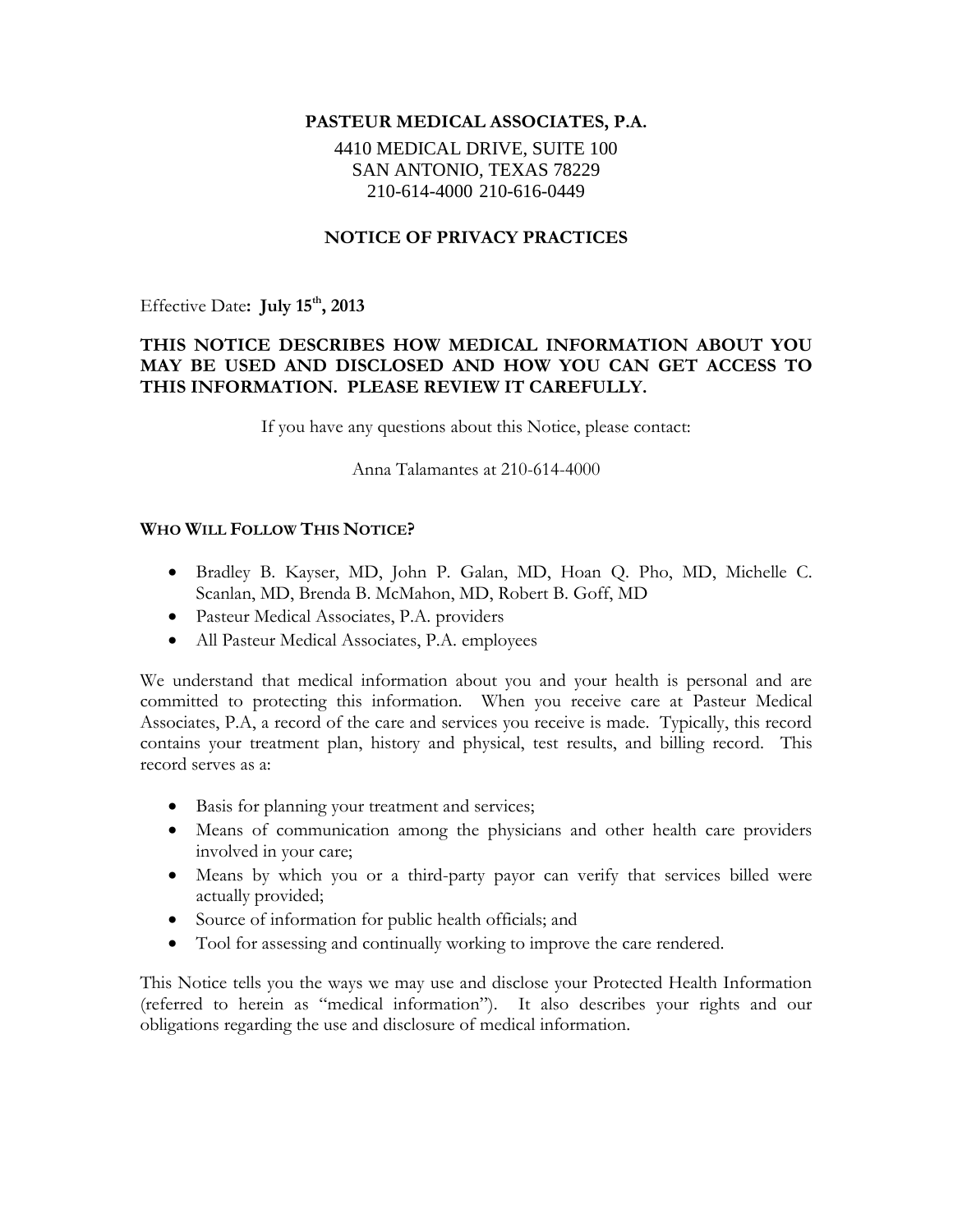#### **OUR RESPONSIBILITIES.**

Pasteur Medical Associates, P.A. shall:

- Make every effort to maintain the privacy of your medical information;
- Provide you with notice of our legal duties and privacy practices with respect to information we collect and maintain about you;
- Abide by the terms of this notice;
- Notify you if we are unable to agree to a requested restriction; and
- Accommodate reasonable requests you may have to communicate health information by alternative means or at alternative locations.
- Pasteur Medical Associates, P.A. will notify you, and the Department of Health & Human Services, of any unauthorized acquisition, access, use or disclosure of your unsecured medical information that presents a significant risk of financial, reputational or other harm to you, to the extent required by law. Unsecured medical information means medical information not secured by technology that renders the information unusable, unreadable, or indecipherable as required by law.

# **THE METHODS IN WHICH WE MAY USE AND DISCLOSE MEDICAL INFORMATION ABOUT YOU.**

The following categories describe different ways we may use and disclose your medical information. The examples provided serve only as guidance and do not include every possible use or disclosure.

- **For Treatment.** We will use and disclose your medical information to provide, coordinate, or manage your health care and any related service. For example, we may share your information with your primary care physician or other specialists to whom you are referred for follow-up care.
- **For Payment.** We will use and disclose medical information about you so that the treatment and services you receive may be billed and payment may be collected from you, an insurance company, or a third party. For example, we may need to disclose your medical information to a health plan in order for the health plan to pay for the services rendered to you.
- **For Health Care Operations.** We may use and disclose medical information about you for office operations. These uses and disclosures are necessary to run Pasteur Medical Associates, P.A. in an efficient manner and provide that all patients receive quality care. For example, your medical records and health information may be used in the evaluation of services, and the appropriateness and quality of health care treatment. In addition, medical records are audited for timely documentation and correct billing.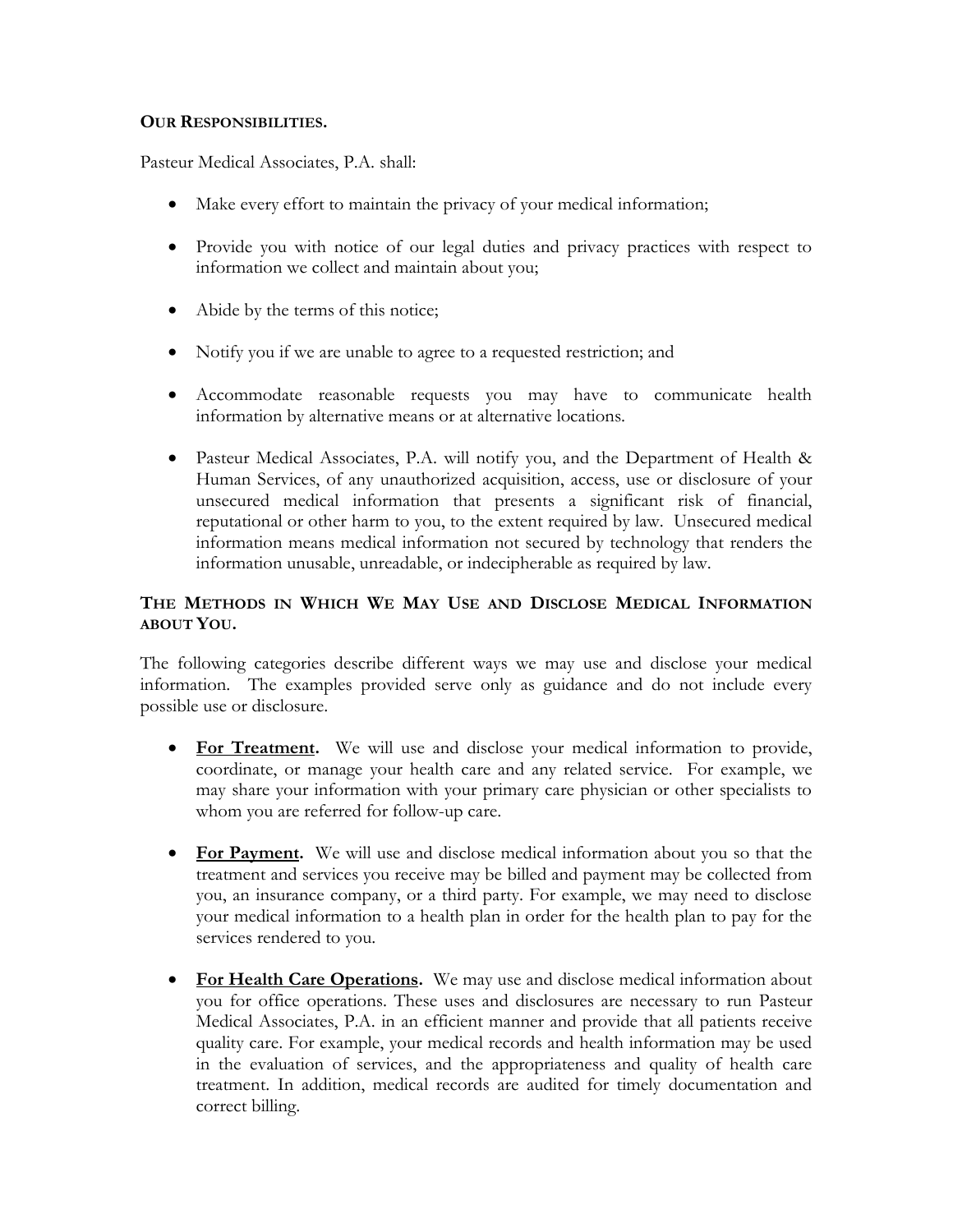- **Appointment Reminders.** We may use and disclose medical information in order to remind you of an appointment. For example, Pasteur Medical Associates, P.A. may provide a written, telephone reminder, e-mail reminder that your next appointment with Bradley B. Kayser, MD, John P. Galan, MD, Hoan Q. Pho, MD, Michelle C. Scanlan, MD, Brenda B. McMahon, MD, Robert B. Goff, MD, is coming up.
- **Research.** Under certain circumstances, we may use and disclose medical information about you for research purposes. For example, a research project may involve comparing the surgical outcome of all patients for whom one type of procedure is used to those for whom another procedure is used for the same condition. All research projects, however, are subject to a special approval process. Prior to using or disclosing any medical information, the project must be approved through this research approval process. We will ask for your specific authorization if the researcher will have access to your name, address, or other information that reveals who you are, or will be involved in your care.
- **As Required by Law.** We will disclose medical information about you when required to do so by federal or Texas laws or regulations.
- **To Avert a Serious Threat to Health or Safety.** We may use and disclose medical information about you to medical or law enforcement personnel when necessary to prevent a serious threat to your health and safety or the health and safety of another person.
- **Sale of Practice.** We may use and disclose medical information about you to another health care facility or group of physicians in the sale, transfer, merger, or consolidation of our practice.

## **SPECIAL SITUATIONS.**

- **Organ and Tissue Donation.** If you have formally indicated your desire to be an organ donor, we may release medical information to organizations that handle procurement of organ, eye, or tissue transplantations.
- **Military and Veterans.** If you are a member of the armed forces, we may release medical information about you as required by military command authorities.
- **Workers' Compensation.** We may release medical information about you for workers' compensation or similar programs. These programs provide benefits for work-related injuries or illness.
- **Qualified Personnel.** We may disclose medical information for management audit, financial audit, or program evaluation, but the personnel may not directly or indirectly identify you in any report of the audit or evaluation, or otherwise disclose your identity in any manner.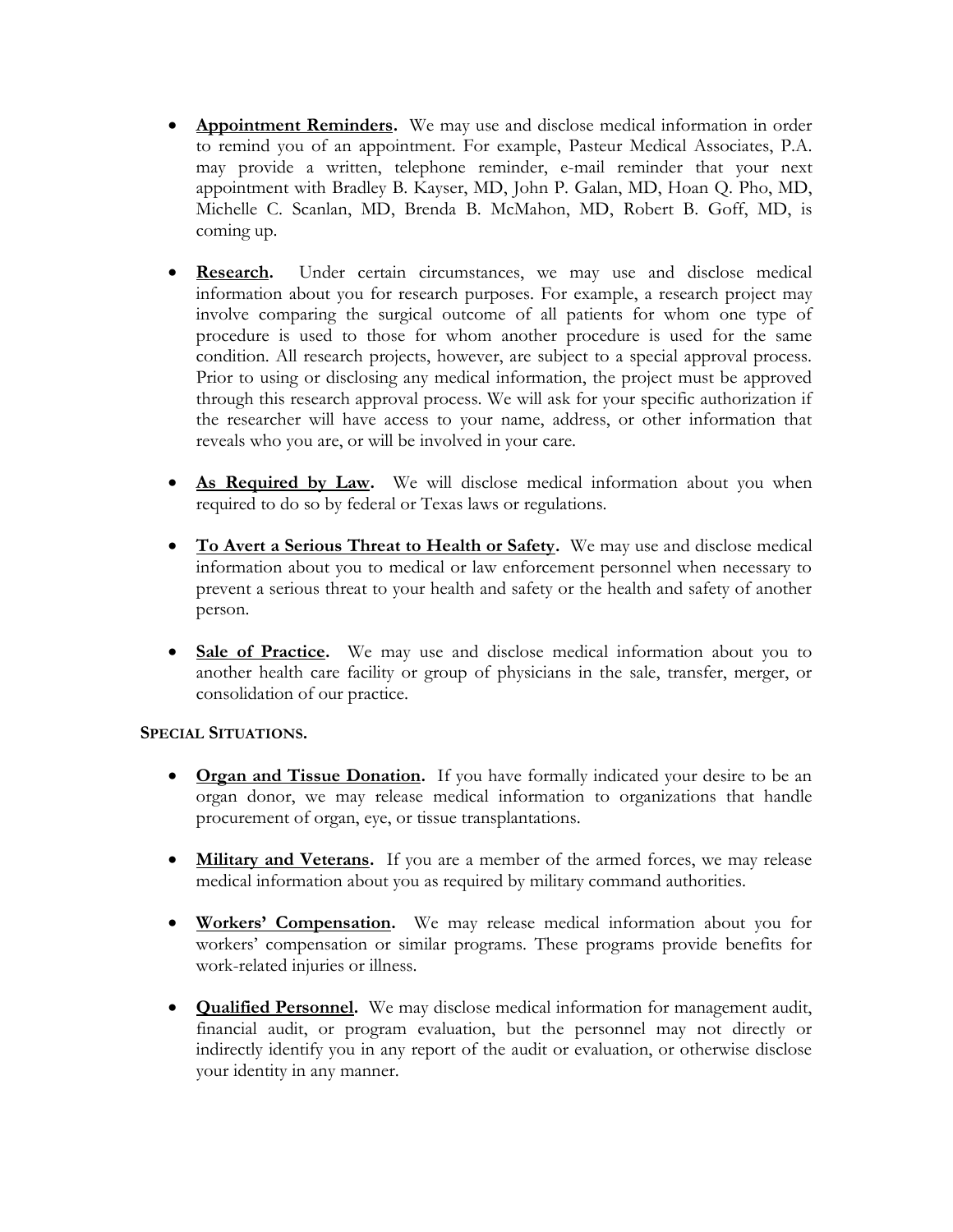- **Public Health Risks.** We may disclose medical information about you for public health activities. These activities generally include the following activities:
	- o To prevent or control disease, injury, or disability;
	- o To report reactions to medications or problems with products;
	- o To notify people of recalls of products they may be using;
	- o To notify a person who may have been exposed to a disease or may be at risk for contracting or spreading a disease or condition; and
	- o To notify the appropriate government authority if we believe you have been the victim of abuse, neglect, or domestic violence.

All such disclosures will be made in accordance with the requirements of Texas and federal laws and regulations.

- **Health Oversight Activities.** We may disclose medical information to a health oversight agency for activities authorized by law. Health oversight agencies include public and private agencies authorized by law to oversee the health care system. These oversight activities include, for example, audits, investigations, inspections, and licensure. These activities are necessary for the government to monitor the health care system, government programs, eligibility or compliance, and to enforce health-related civil rights and criminal laws.
- **Lawsuits and Disputes.** If you are involved in certain lawsuits or administrative disputes, we may disclose medical information about you in response to a court or administrative order.
- Law Enforcement. We may release medical information if asked to do so by a law enforcement official:
	- o In response to a court order or subpoena; or
	- o If Pasteur Medical Associates, P.A. determines there is a probability of imminent physical injury to you or another person, or immediate mental or emotional injury to you.
- **Coroners, Medical Examiners and Funeral Directors.** We may release medical information to a coroner or medical examiner when authorized by law (*e.g.,* to identify a deceased person or determine the cause of death). We may also release medical information about patients to funeral directors.
- **Inmates.** If you are an inmate of a correctional facility, we may release medical information about you to the correctional facility for the facility to provide you treatment.
- **Electronic Disclosure.** Texas law requires that we provide you with notice that your PHI is subject to electronic disclosure. Please note that we may use and disclose your medical information electronically. For example, your medical information is maintained on an electronic health record. If another provider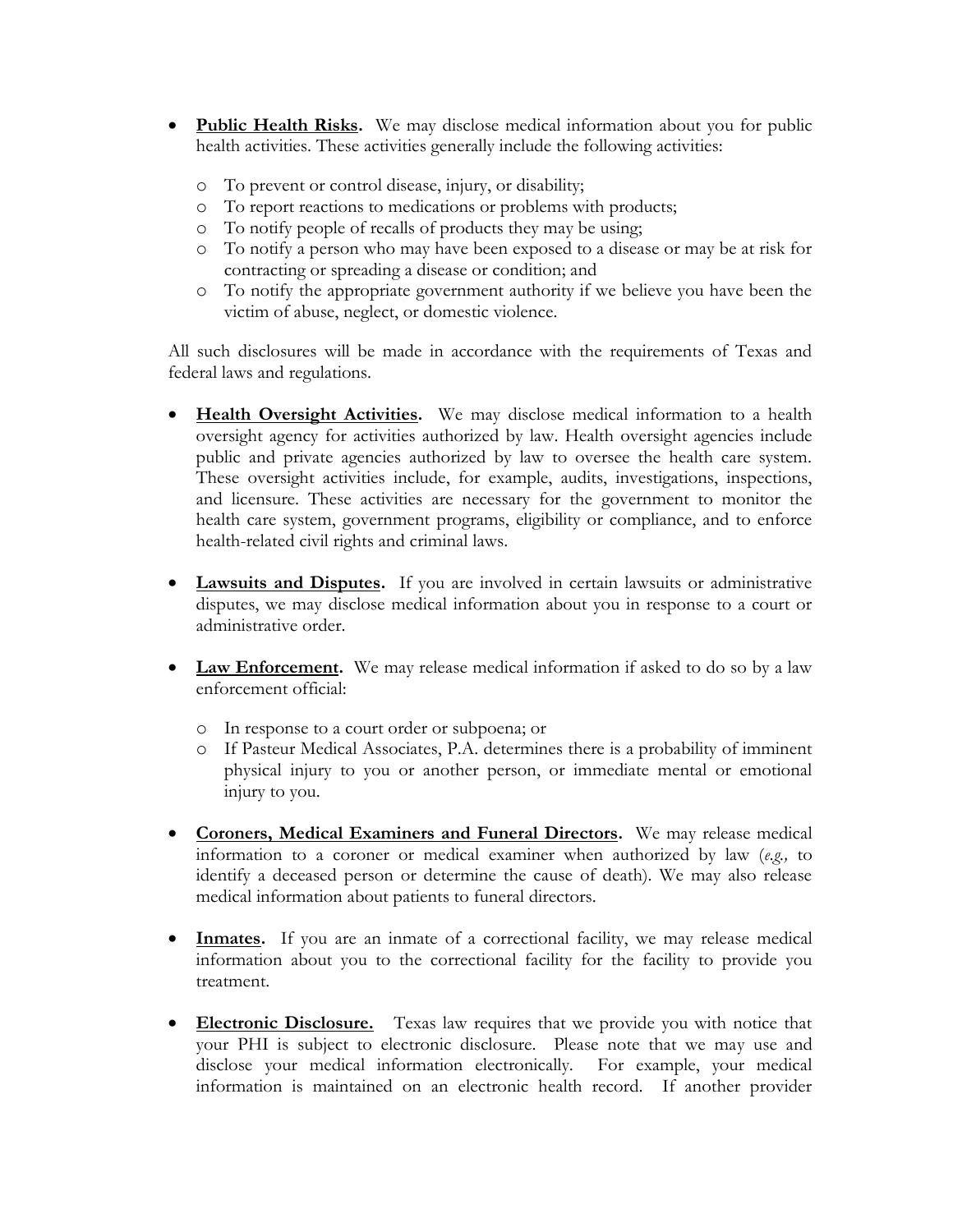providing your treatment requests a copy of your medical record, we may forward such record electronically.

 **Marketing.** Marketing generally includes a communication made to describe a health related product or service that may encourage you to purchase or use the product or service. For example, marketing includes communications to you about new state-of-the-art equipment if the equipment manufacturer pays us to send the communication to you. We will obtain your written authorization to use and disclose PHI for marketing purposes unless the communication is made face to face, involves a promotional gift of nominal value, or otherwise permitted by law.

# **All other uses and disclosures of your information for marketing purposes require your written authorization.**

 **Sale of your Medical Information.** Pasteur Medical Associates, P.A. will not sell your medical information for marketing purposes. However, there are instances in which Pasteur Medical Associates; P.A. may disclose PHI in exchange for remuneration to another covered entity for treatment, payment, or certain health care operations. For example, should Pasteur Medical Associates, P.A. merge or the practice is sold to another physician group, your medical record may be part of the asset transfer.

# **Any other sale of Protected Health Information requires your written authorization.**

 **Other Uses or Disclosures.** Any other use or disclosure of PHI will be made only upon your individual written authorization. You may revoke an authorization at any time provided that it is in writing and we have not already relied on the authorization.

## **YOUR RIGHTS REGARDING MEDICAL INFORMATION ABOUT YOU.**

You have the following rights regarding medical information collected and maintained about you:

• **Right to Inspect and Copy.** You have the right to inspect and copy medical information that may be used to make decisions about your care. Usually, this includes medical and billing records.

To inspect and copy medical information that may be used to make decisions about you, you must submit your request in writing to the Privacy Officer for Pasteur Medical Associates, P.A. If you request a copy of the information, Pasteur Medical Associates, P.A. may charge a fee established by the Texas Medical Board for the costs of copying, mailing, or summarizing your records.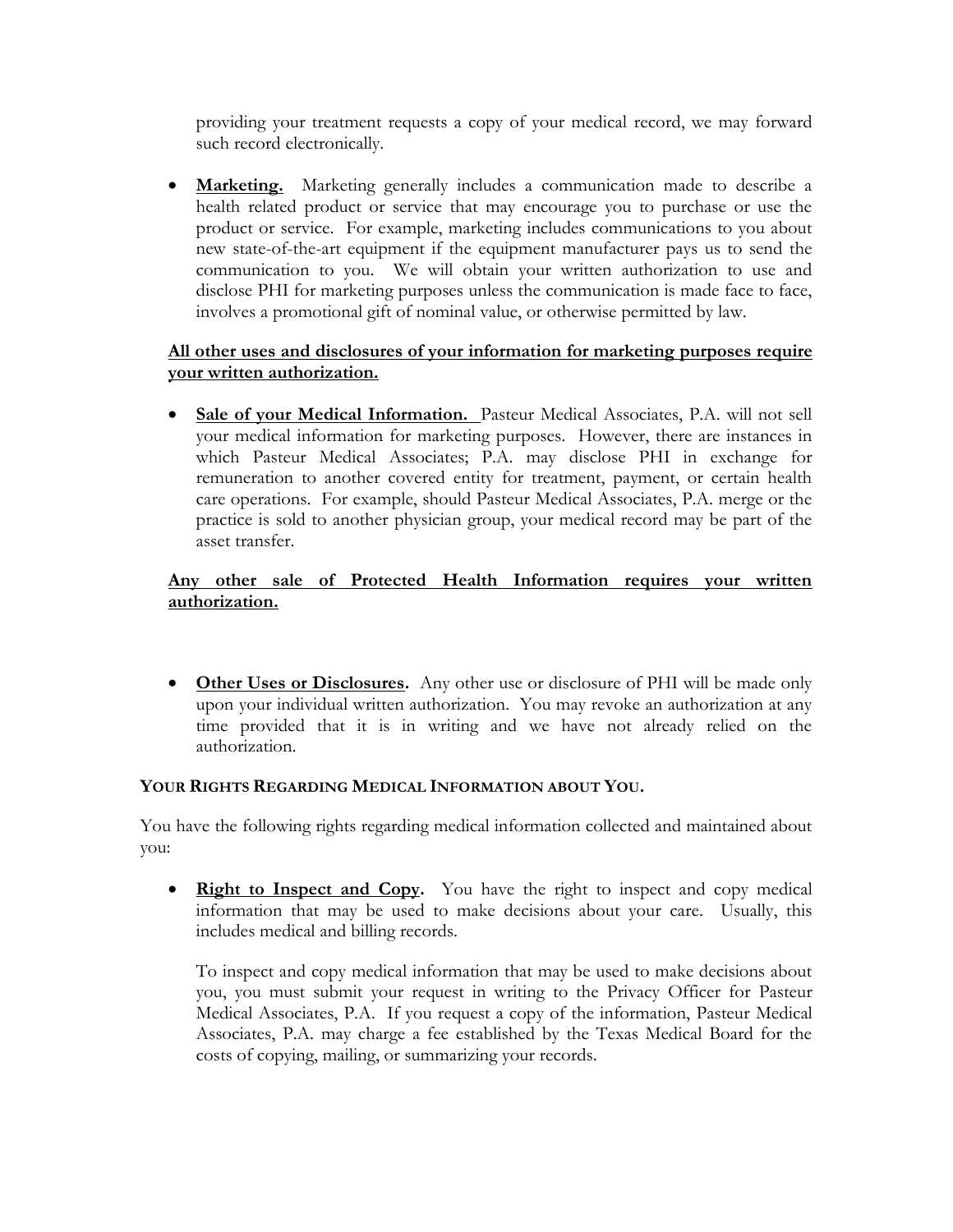Pasteur Medical Associates, P.A. may deny your request to inspect and copy in certain very limited circumstances. If you are denied access to medical information, you may request that the denial be reviewed. Another licensed health care professional chosen by Pasteur Medical Associates, P.A. will review your request and denial. The person conducting the review will not be the person who denied your request. Pasteur Medical Associates, P.A. will comply with the outcome of the review.

• **Right to Amend.** If you feel that medical information maintained about you is incorrect or incomplete, you may ask Pasteur Medical Associates, P.A. to amend the information. You have the right to request an amendment for as long as the information is kept by Pasteur Medical Associates, P.A.

To request an amendment, your request must be made in writing and submitted to Pasteur Medical Associates, P. A. In addition, you must provide a reason that supports your request.

Pasteur Medical Associates, P.A. may deny your request for an amendment if it is not in writing or does not include a reason to support the request. In addition, Pasteur Medical Associates, P.A. may deny your request if you ask us to amend information that:

- o Was not created by Pasteur Medical Associates, P.A., unless the person or entity that created the information is no longer available to make the amendment;
- o Is not part of the medical information kept by Pasteur Medical Associates, P.A.;
- o Is not part of the information which you would be permitted to inspect and copy; or
- o Is accurate and complete.
- **Right to an Accounting of Disclosures.** To request an "accounting of disclosures." This is a list of the disclosures made of your medical information for purposes other than treatment, payment, or health care operations.

To request this list you must submit your request in writing to Anna Talamantes, Privacy Officer. Your request must state a time period, which may not be longer than six (6) years. Your request should indicate in what form you want the list (for example, on paper or electronically). The first list you request within a 12-month period will be free. For additional lists within the 12-month period, you may be charged for the cost of providing the list. Pasteur Medical Associates, P.A. will notify you of the cost involved and you may choose to withdraw or modify your request at that time before any costs are incurred.

**Right to Request Restrictions.** You have the right to request a restriction or limitation on the medical information Pasteur Medical Associates, P.A. uses or discloses about you for treatment, payment or health care operations. You also have the right to request a limit on the medical information Pasteur Medical Associates P.A. discloses about you to someone who is involved in your care or the payment for your care.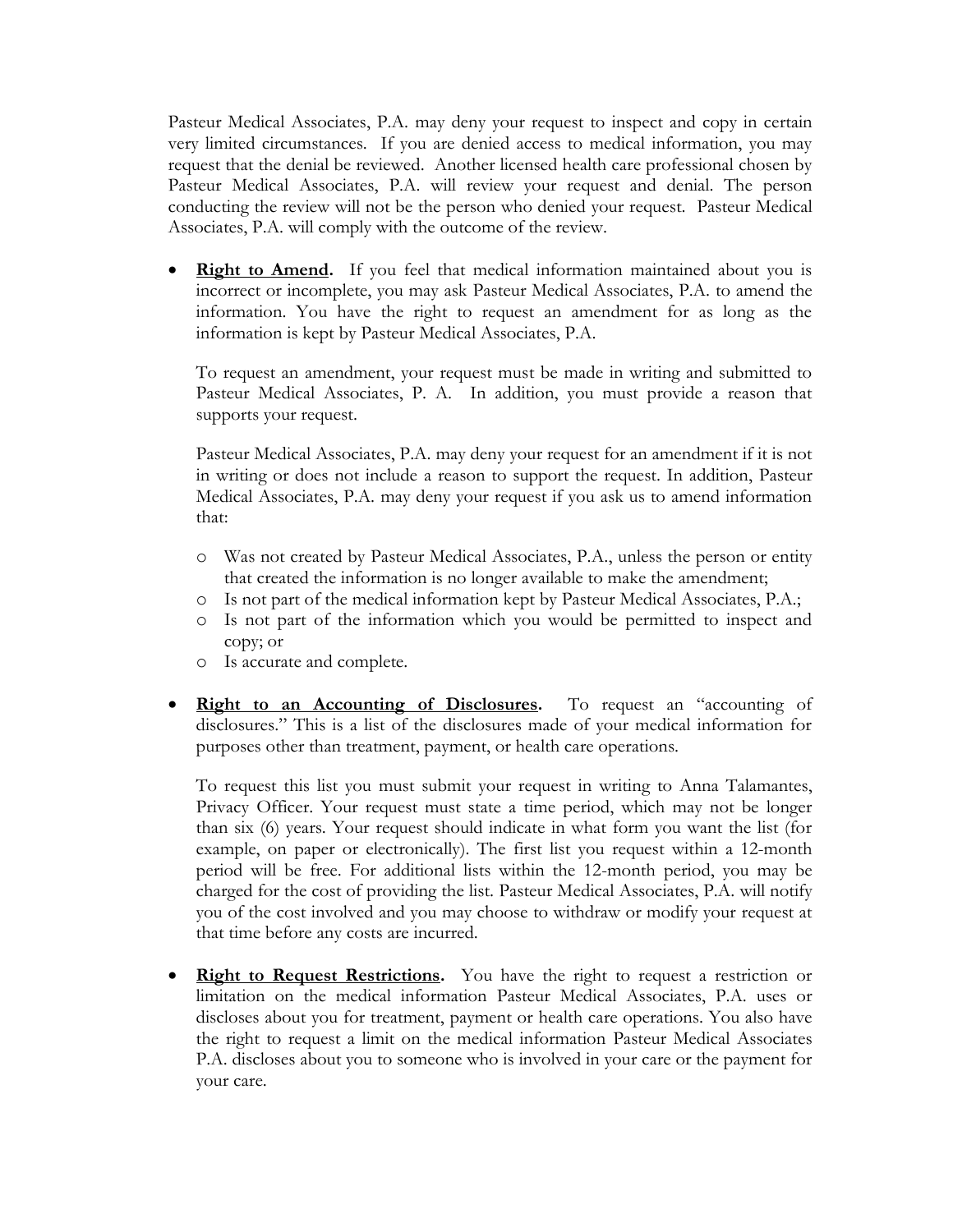Pasteur Medical Associates, P.A is not required to agree to your request, unless the request pertains solely to a healthcare item or service for which Pasteur Medical Associates, P.A. has been paid out of pocket in full. Should Pasteur Medical Associates, P.A. agree to your request, Pasteur Medical Associates, P.A. will comply with your request unless the information is needed to provide you emergency treatment.

To request restrictions you must make your request in writing to Pasteur Medical Associates, P.A. In your request, you may indicate: (1) what information you want to limit; (2) whether you want to limit Pasteur Medical Associates, P.A.'s use and/or disclosure; and (3) to whom you want the limits to apply.

**Right to Request Confidential Communications.** You have the right to request that Pasteur Medical Associates, P.A. communicate with you about medical matters in a certain way or at a certain location. For example, you can ask that Pasteur Medical Associates, P.A. contact you only at work or by mail.

To request that Pasteur Medical Associates, P.A. communicate in a certain manner, you must make your request in writing to the Privacy Officer. You do not have to state a reason for your request. Pasteur Medical Associates, P.A. will accommodate all reasonable requests. Your request must specify how or where you wish to be contacted.

- **Right to Revoke an Authorization.** There are certain types of uses or disclosures that require your express authorization. For example, Pasteur Medical Associates, P.A. may not sell your information to a third party for marketing purposes without first obtaining your authorization. If you provide authorization for a particular use or disclosure of your medical information, you may revoke such authorization in writing by contacting Anna Talamantes at 4410 Medical Drive, Suite 100, San Antonio, Texas 78229. We will honor your revocation except to the extent that we have already taken action in reliance of the specific authorization.
- **Right to Receive a Copy of this Document.** You have a right to obtain a paper copy of this document upon request.

#### **CHANGES TO THIS NOTICE.**

We reserve the right to change our practices and to make the new provisions effective for all PHI we maintain. Should our information practices change, we will post the amended Notice of Privacy Practices in our office and on our website. You may request that a copy be provided to you by contacting the Privacy Officer.